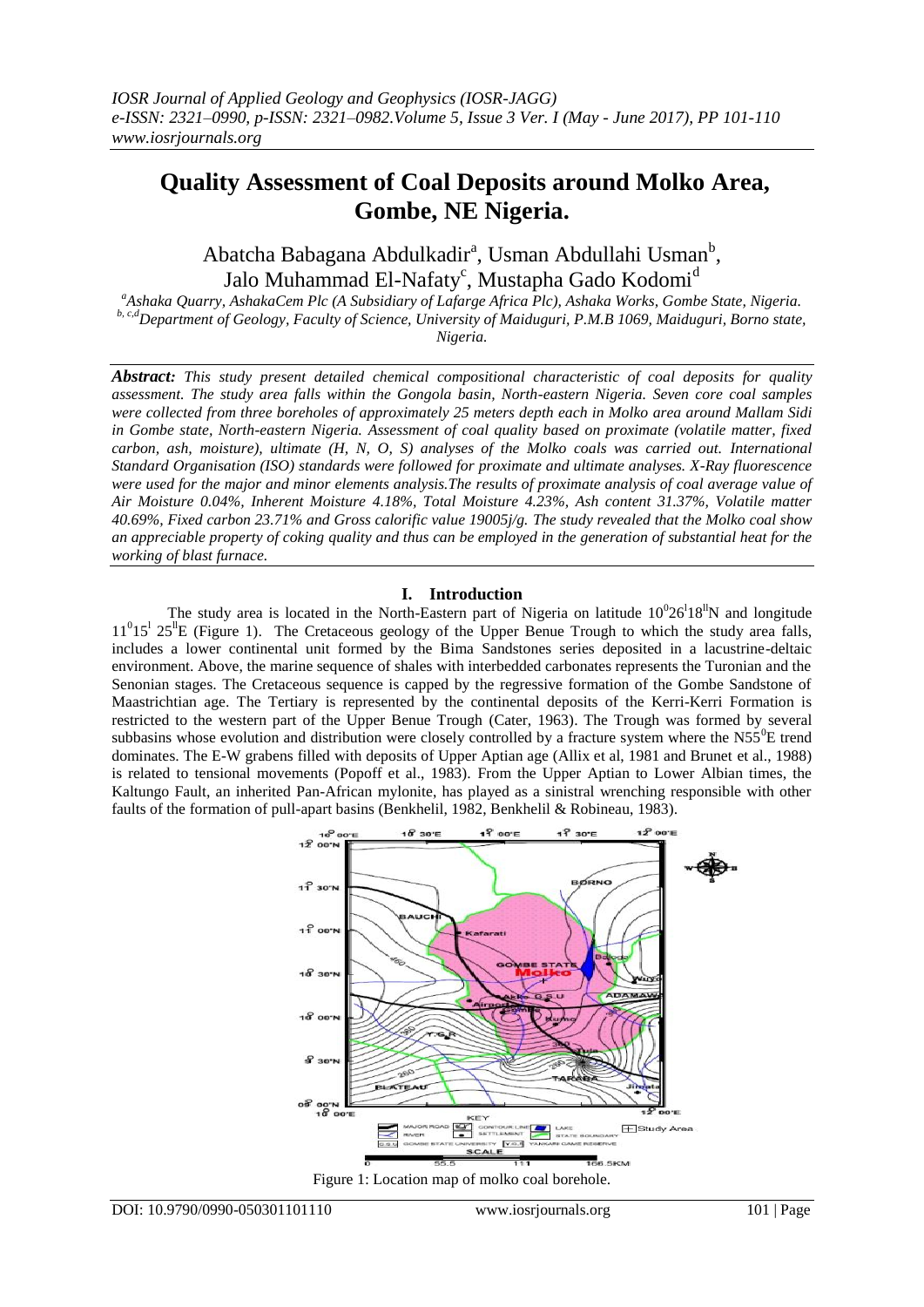A compressive phase of late Maastrichtian age is responsible for the fracturing and folding of the Cretaceous cover. The style and direction of folds are greatly influenced by the basement structures. The fracture system is mainly formed by strike slip faults resulting from a  $N155^{\circ}$ E trending horizontal compression. A post-Cretaceous tectonics is marked along the western edge of the Kerri-Kerri plateau by normal faults (Adegoke et al., 1986; Benkhelil, 1982). Evidences of tensional movements also occur in the Yola branch where N-S trending normal faults are found to result from the tensional regime related to the emplacement of the Cameroon Volcanic Line (Cater el al., 1963). A second phase occurred during the Tertiary corresponding to the intense alkaline magmatic activity in relation with the Cameroon volcanic lines (Cater el al., 1963 and Bauldin, 1986). The previous studies within the region show that, coals were found at Pokitau, Doho and Kolori to the north of Gombe and at Garin Maiganga to the south of the town (Cater el al., 1963). The most important seams occur near Molko. In this area, coal was first found at Garin Maidugu, 2 miles north of Molko, where two thin seams were exposed in a native well. Chemical analysis of the Maiganga coal seams which is 70km East away from Molko area, indicated that on average, they contain 4.8% moisture, 49% ash, 31.11% volatile matter, 0.92% sulphur, 15.64% organic carbon, 0.02% phosphorus, 2283Kj/Kg calorific value and 0 Free Swelling Index (Usman, 2014).

# **II. Geology**

The basic stratigrpahy of the study area fall within the lithostratigraphical successions for the Goongola Basin, North-eastern Nigeria were established by Carter et al. (1963) and modified by Popoff et al. (1986). The formation in the study area is Gombe formation corresponds to the name "Gombe sandstone" which was proposed by Cater et al. (1963) for the "gombe grits and clays" previously identified by Falconer (1911). A type section was designated by the former authors in the Kware stream on the southern outskirts of Gombe town.

The Gombe formation is restricted to the western part of the Gongola Basin it weathers to produces a ferruginous capping. This resistant material, along with ironstone weathered out of the sequence is responsible for the rugged and hilly topography charactering much of its outcrops. The Gombe formation is made up three major lithofacies which may ultimately prove recognizable as separate members. At the base, the Gombe Formation consist of rapidly alternating thin beds of silty shales, sometimes with plant remains, and fine to medium-grained sandstones with some intercalated thin flaggy ironstones. Individual beds vary from a few millimetres to a few centimetre in thickness.

Passing upwards, the sandstone beds become more persistent and make up the greater persistent and make up the greater part of what is here termed the "bedded facies". This lithofacies, which is well exposed at Guiwa, consist of extremely regularly bedded, fine to medium-grained white and grey quartz arenites (and occasional feldspathic sandstones) with interbedded silts, silty clays and both flaggy and vesicular ironstones. The bedded facies also contains channel-filling sandstones. These sandstones too are fine to medium -grained, frequently micaceous and show both cross-bedding and internal lamination convolute bedding occurs in one such sandstone just south of Gombe geometrically, these channel-filling bodies are thin, rerely exceeding 2 metres, but with widths often exceeding several tens of metres. They are especially common in the Mallam Sidi (study area) - Kalshingi - Gombe area. North of Gombe the bedded facies makes up the entire outcropping Gombe Formation apart from its basal transitional portion. Research indicated coal horizons in the upper part of the Gombe sandstone encountered in boreholes penetrating the subcropping part of the formation.

## **III. Methodology**

Field work was carried out in the study area. Seven core samples were collected from Ahaka cement plc. The rotary drilling method was used in collecting the core samples in order to reveal the underlying lithology, after pitting processes have demarcated the area of concentration of coal. Samples were collected from samples bank of Ashaka Cement Plc. Detailed lithologic description of the core samples were carried out with column for; depth, rock types and colour. Samples were then collected into well labelled sample bags for storage and laboratory analysis.

Geochemical analyses of the coal samples were carried out using X-Ray fluorescence (XRF), to determine some major and trace elements. Ashing and Volatility of the coal samples were determined with Furnace Machine, while moisture contents of coal were estimated using Oven. Bomb Calorimeter was used to determine calorific values of the coal samples, percentage of oxygen in the coal samples was carried out by Keljeldall method.

## **3.1 Proximate analysis**

## **3.1.1 Ash content**

The percentage of ash in the coal samples were determined using muffle furnace or ashing furnace at  $815^{\circ}$ C for 1hour (ISO 157, 1997). The weight of the clean dry silica crusible (M1) was recorded. 1g of sample was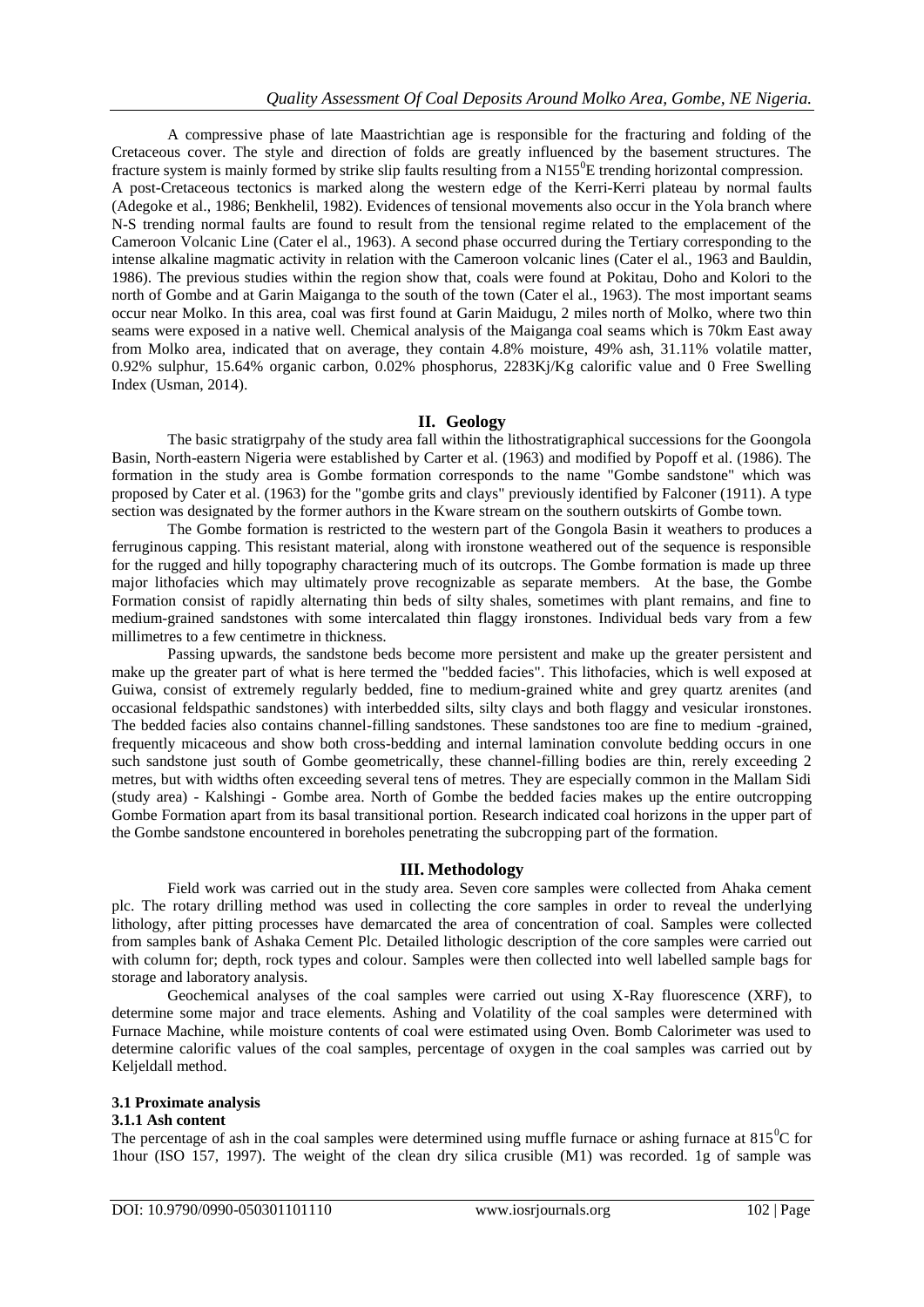weighed and spread out uniformly into the dish and the dish plus contents were recorded as Mass (M2) and the crucible plus ash was weighed and recorded as (M3). The percentage (%) ash was calculated as follows;

%  $ASH =$   $M_3 - M_1 X 100$  $M_2 - M_1$ 

## **3.1.2 Moisture content.**

The mass of the empty tray (M1) was weighed and 300g of the coal sample (M2) was also weighed. The sample was placed in drying oven at  $110^{\circ}$ C and allowed to be deried for a period of 2 hours. The sample was removed from the oven and placed in dust free area to cool for 30 minutes. The sample will be re-weighed (i.e the tray with content) to the nearest 0.01g. The weight was recorded as (M3). The percentage of mass lost on air-drying was recorded as follows (ISO 331, 1983):

%  $M = M_3 - M_1 X 100$ .

 $M<sub>2</sub>$ 

#### **3.1.3 Volatile Matter**

The furnace was set as  $900^{\circ}C \pm 5^{\circ}C$  for 7 minutes. The crucible was removed after the 7 minutes from the furnace and allowed to cool to room temperature on a thick metal plate. Each empty crucible was weighed to the nearest 0.1mg,  $1 \pm 0.1$ g of test sample. The lid and tap of each crucible were replaced on a clean hard surface until the test portion forms a layer of even thickness on the bottom of the crucible. If the sample is of coke, the lid of the charged crucible will be removed and 2 to 4 drops of cyclohexane will be added and the lid replaced. The  $M_1$  is the mass of the empty crucible and lid,  $M_2$  is the mass, in grams of the crucible and lid and test portion before heating,  $M_3$  is the mass, in grams of the crusible and lid and contents after heating and M is the moisture, as a percentage by mass, in the sample as analyzed (ISO 562, 1977). The volatile matter V in the sample as analyzed, expressed as percentage by mass, is given by the equation:

 $V = 100 (M_2 - M_3) - M$  $M_2 - M_1$ 

#### **3.1.4 Gross Calorific values (MJ/Kg)**

The percentage of gross and net calorific values was determined using Bomb Calorimeter.

2000g of distilled water was measured and the coal was kept into the calorimeter bucket. The bucket with water was kept in position inside the calorimeter and observed for leakage. Where a leak was detected the set was discarded and the test started again. One gram of the coal sample was weighed, and transferred into the die of the manual pellet machine. Considerable pressure was applied using the plunger for 3minutes and the die was removed and turned the bottom support face down; the die was returned and gently the plunger was used to push out the pellet. The pellet was reweighed and noted the final weight. The pellet was placed in the combustion crucible. The fused wire was measured and cut exactly 10cm. The scale was used on the board supplied with the wire to make measurement. The sample holder was placed on supported and attached fuse wire to the position provided on the bomb sample holder and the crucible was placed with the sample in position (ISO 1928)

It is important to ensure that the fuse wire does not touch any part of the crucible; it can touch the surface of the sample or slightly above it. A drop of water was added about 1mL in the bomb and carefully transferred the sample holder into it, the holder was gently pressed down using both thumbs at opposite sides until it properly fit, and the valve was closed on top of the holder. The oxygen filling connection was attached to the point provided on the bomb. From the main menu of the Calorimeter display press on "Calorimeter operation" and a new window will be displayed. On the new window " $O<sub>2</sub>$  fill" was pressed and the bomb will be filled with oxygen at the preset pressure on the regulator. The filling was waited to finish (about 1minute) before disconnecting the filling connector. On the same window, the "Operating Mode" key was checked at "Determination", if not the key will press again until it display "Determination". The bomb was transferred into the water with the aid of the lifting hook and fix of the power wire to the electrode terminals was done. On the same window the "Start" key was pressed and the machine will ask for the sample name which typing should done in, then "Enter" was pressed, and the machine will ask for the sample weight where typing in will be done again and "Enter" was pressed, and measuring process will automatically start. Prior to the sample ignition the machine will give 3 beeping sound, at this point the machine will give one beep sound indicating the end of the test. To view the result, the "Report" was pressed and the machine will ask for the %sulphur, which should be type in and "Enter" was pressed again and the machine will ask for the %Hydrogen, where typing should be done again and final result will be displayed.

#### **3.1.5 Fixed Carbon**

The percentages of fixed carbon (FC) in the coal samples were calculated. The formula for calculating the fixed carbon: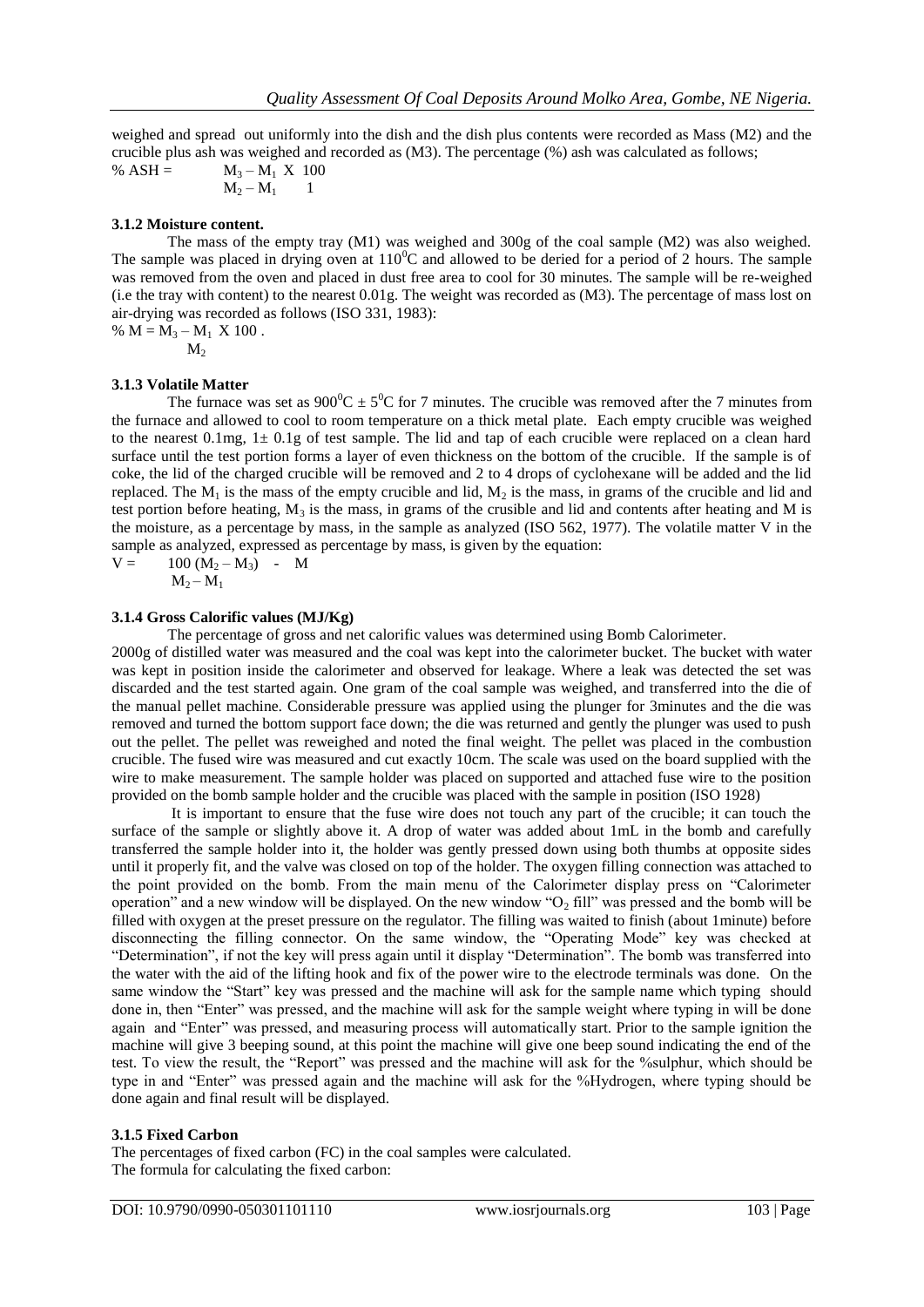$FC = 100 - (moisture + ash + VM)$ , (ISO, 1994).

## **3.2. Ultimate Analysis**

## **3.2.1 Sulphur content**

The percentage of carbon and sulphur in the coal samples were estimated using LECO sulphur - carbon analyzer machine, model SC - 144DR. The coal was grinded fine enough to pass through a 90 micron sieve. 0.250g weighed and placed in the combustion chamber of the analyzer. The combustion chamber was at  $1350^{\circ}$ C temperature with pure oxygen (99%  $O_2$ ) continuously pumped into it at the rate of 4L/Hr. The sample immediately burns and Sulphur and Carbon present react with the  $O_2$  to form  $SO_3$  and  $CO_2$ . The  $SO_3$  and  $CO_2$ formed were swept off by the pressure of the oxygen into a detector cell which uses infra-red radiation to detect and quantify the  $SO_3$  and  $CO_2$  and pass the information to computer software. The computer software converts the information to the equivalent sulphur and carbon based on previously stored calibration information (ISO 609, 1977).

## **3.2.2 Hydrogen**

The percentages of hydrogen content in the coal samples were determined using titremetric method. For extraction; 5 – 10g of dried coal (passed through 2mm sieve) into a 45ml centrifuge tube and 30ml of 1N KCL was added. The centrifuge was covered tightly with a rubber hopper and shaken for 1 hour on a reciprocal shaker. Centrifuge the content at 2,000rpm was done for 15minutes.The clear supernatant was carefully decanted into a 100ml vol. flask and another 30ml of 1N KCL was added to the sample and shaken for 30 minutes. Flask was make up to volume and marked with 1NKCL.

**For titration;** Pipette 25ml of extract into a 250ml; Erlenmeyer flask (pipette 50ml if the coal pH value is above 5.0) and approximately 100ml of D/H2O and 5 drops was added of phenolphthalein indicator and the solution was titrated with 0.05N NaOH to a permanent pink and point with alternate stirring and standing. If needed a ten more drops of indictor will be added to replace that adsorbed by the precipitate to Al  $(OH)_{3}$ .

The amount of base used is equivalent to the total amount of acidity  $(H + Al)$  in the liquid taken. To the same flask, 1 (one) drop of 0.05 HCl was added to bring the solution back to the colorless condition and 10ml of NaF solution was added. While the solution was stirred constantly while titrating the solution with 0.05N HCl until the color of the solution disappears.

1 or 2 drops of indicators were added, if the colors disappear and do not return within 2mins. The mill equivalents of acid used are equal to the amount of exchangeable Al.

This value from the mill equivalent of exchangeable H was subtracted. The exchangeable H and Al were expressed in meq/100g coal.

Note: Al in KCl extract can also be determined calorimetrically using the aluminum method. The amount of Al determined by the calorimetrically method is often larger than that determined by titration. Indicating that some Al ions may exists as

Al  $(OH)_{2+}$  or Al  $(OH)^+$  forms

Calculations:

meq total acidity / 100 coal =  $(a - b)$  x N x V1 x 100 W x V2

 $a =$  mls of sodium hydroxide used to titrate the sample,  $b =$  mls of sodium hydroxide used to titrate the blank, N  $=$  normality of the acid used, V<sub>1</sub> = total mls of extract used, W = weight of coal used for analysis and V<sub>2</sub> = mls of extract used for analysis

## **3.2.3 Nitrogen content.**

The percentages of nitrogen content in the coal samples were determined using Keljedall method. **Procedure**

Two grams of each sample was weighed into a digestion tube and one tablet of Keljeldall was added, 20mls of sulphuric acid (conc  $H_2SO_4$ ) was added into the tube and digested at 420<sup>o</sup>C for 3 hours. After cooling, 80mls of distilled water was added into digested solution. 50mls of 40% caustic soda (NaOH) was measured onto 50mls of digested solution and then placed on heating section of distillation chamber, 30mls of 4% boric acid was added, plus boromocresol green and methyl red indicator, and transferred into conical flask and placed underneath distillation chamber for collection of ammonia. The solution changed from orange to green color. 0.1 normal solution of HCl was weighed into burette. The conical flask containing the solution was titrated until the color change from green to pink. The burette reading was taken and the Nitrogen calculated using the formula below:

%  $N = (A - B) \times 6.25 \times 100$ Mg of sample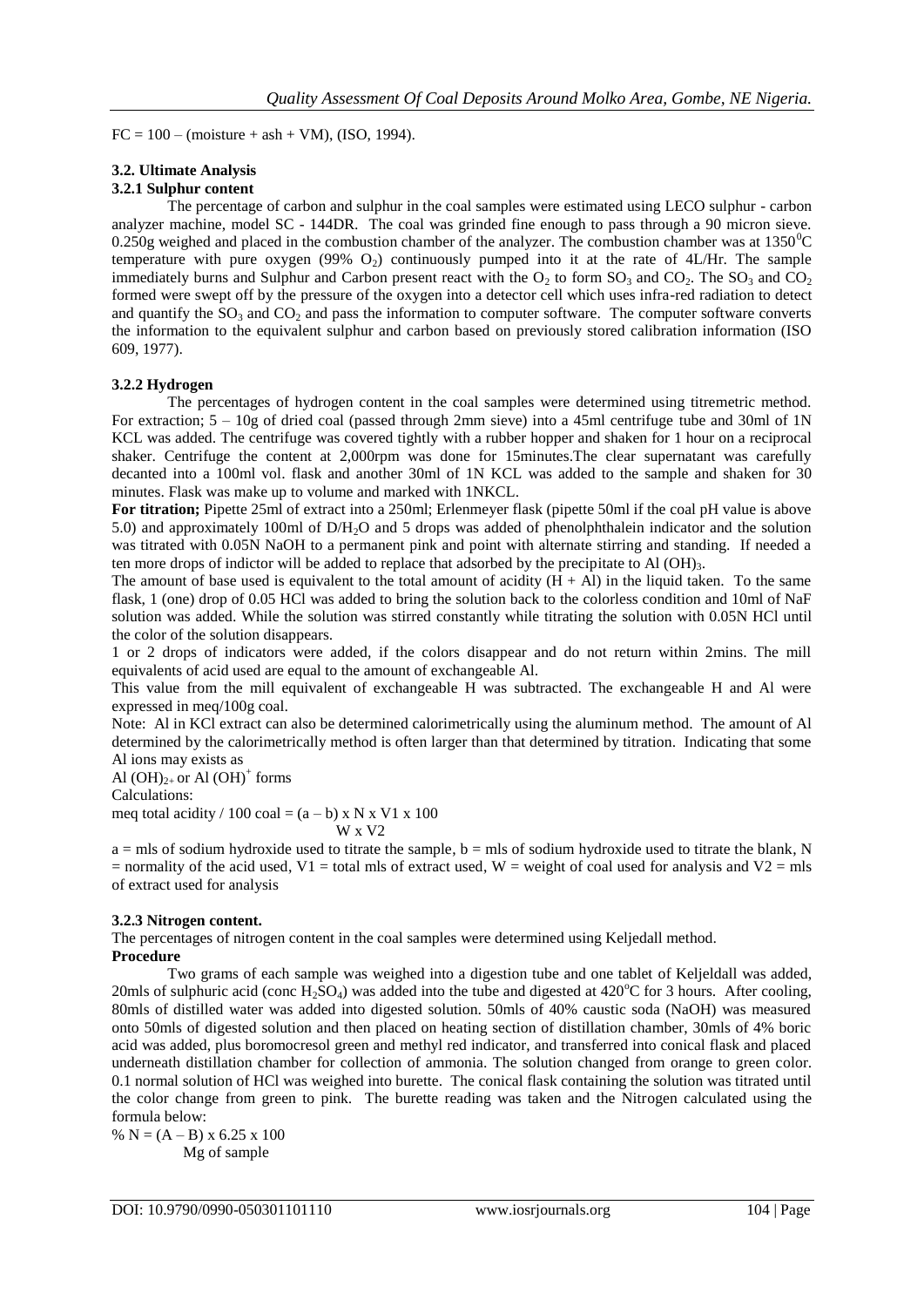$A = ML$  of acid for titrating the samples,  $B = ML$  of acid for titrating blank sample (O),  $N =$  Normality of acid used for titration,  $F = Factor - 6.25$  and  $100 = Conversion$  to percentage.

#### **3.2.3 Oxygen content**

The percentages of oxygen in the coal samples were calculated (ISO 1994):

 $O = 100 - (moisture + ash + N + S + H)$ 

#### **3.3 Major and trace elements contents**

 Major and minor elements in the ash samples were determined using X-Ray fluorescence (XRF). The elements determined include Si, Al, Fe, Ca, Mg, K, S, Na, Ti, P, Mn, Sr, Cr, Zn, Zr, V and Ba.

## **IV. Results And Discussion**

#### **4.1 Lithological Description of core samples**

Three boreholes were drilled at suitable sites for coal in the study area. The exercise revealed the presence of coal bodies. Lithological sections of the boreholes are presented in figures 2 - 4 while the descriptions are given below. Borehole No. 1 (Figure 2): The borehole is located at latitude  $10^0 25^1 44.99^1$ N and longitude  $11^0$   $17^1$  13.54<sup>ll</sup>E. From the top of the borehole, Topsoil: Brown Sand with thickness range from 0.00 meters to 1.00 meters, were observed followed by the Shale with grey colour and the thickness ranges from 1.00 meters to 10.00 meters, and followed by Sandy clay with dark grey colour at 10.00 meters to 26.00 meters. Below the Sandy clay, a thin coal seam was discovered with thickness of 0.62 meter at depth of 29 meters and followed by Shale with 0.18 meter thick at depth of 29 meters, and followed by Coal seam with thickness of 2.25 meters. At 31 meters depth, a coal seam with the thickness of 4 meters was discovered and followed by shale bed within the range of 35.84 meters to 38.89 meters. Another coal seam was observed from the bore core samples at depth of 38.89 meters to 41. 53 meters, followed by black shale and sand bed 16.47 and 2.10 thick respectively.





Borehole No. 2 (Figure 3): The borehole is located on latitude  $10^{\circ}$   $25^{\circ}$  55.27<sup>th</sup> N and longitude  $11^{\circ}$   $17^{\circ}$  $45.12^{\text{II}}$  E. This borehole was drilled up to 55m depth where sandstone bed with brownish colour were discovered at 0.00 meter to 1.00 meter, followed by grey shale bed with thickness of 21.85 meters. Within 20.25 to 25.00 meters Sandy clay with dark grey colour was observed. Coal seam was discovered at depth from 25.00 to 26.75 meters and followed by black shale with 21.20 meters thick and at the bottom sand bed within the range of 48.95 to 54.75 meters was identified.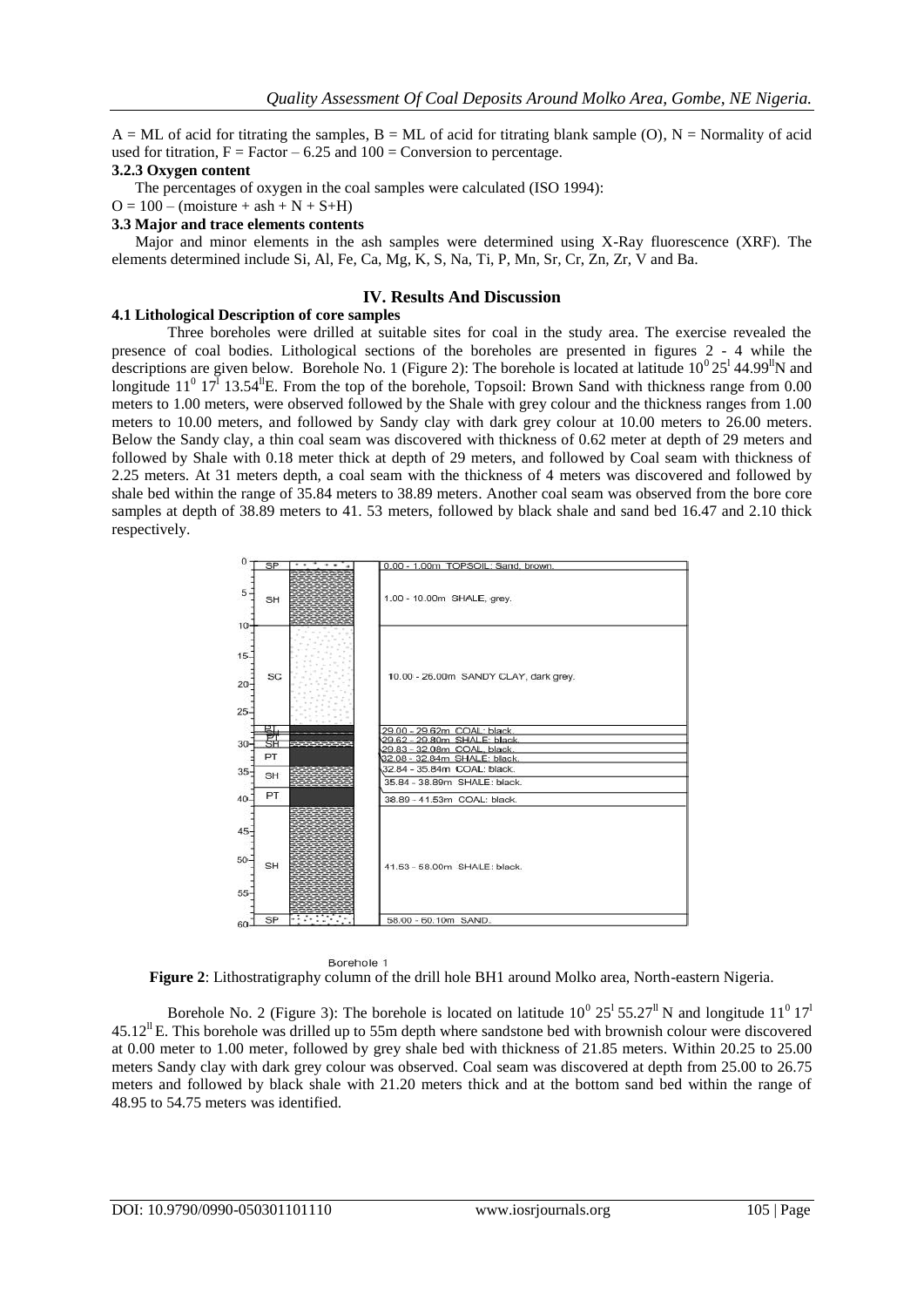



Borehole No. 3 (Figure 4): The drill hole is centred on latitude  $10^{\circ}$  25<sup>1</sup> 28.74<sup>th</sup>N and longitude  $11^{\circ}$  17<sup>t</sup> 29.99<sup>ll</sup> E. From the top of the drilled hole, top soil and clay were identified with thickness of 0.00 and 0.50 meters respectively, followed by grey shale (0.50 to 22.00 meters). Pure black coal seam was discovered at depth of 22 meters with thickness of 0.50 meters followed by dark grey shale at depth of 22.50 to 40.00 meters. At bottom of the borehole sand bed with 9.25 meters thick was discovered.



Borehole 3 **Figure 4**: Lithostratigraphy column of the drill hole BH3 around Molko area, North-eastern Nigeria.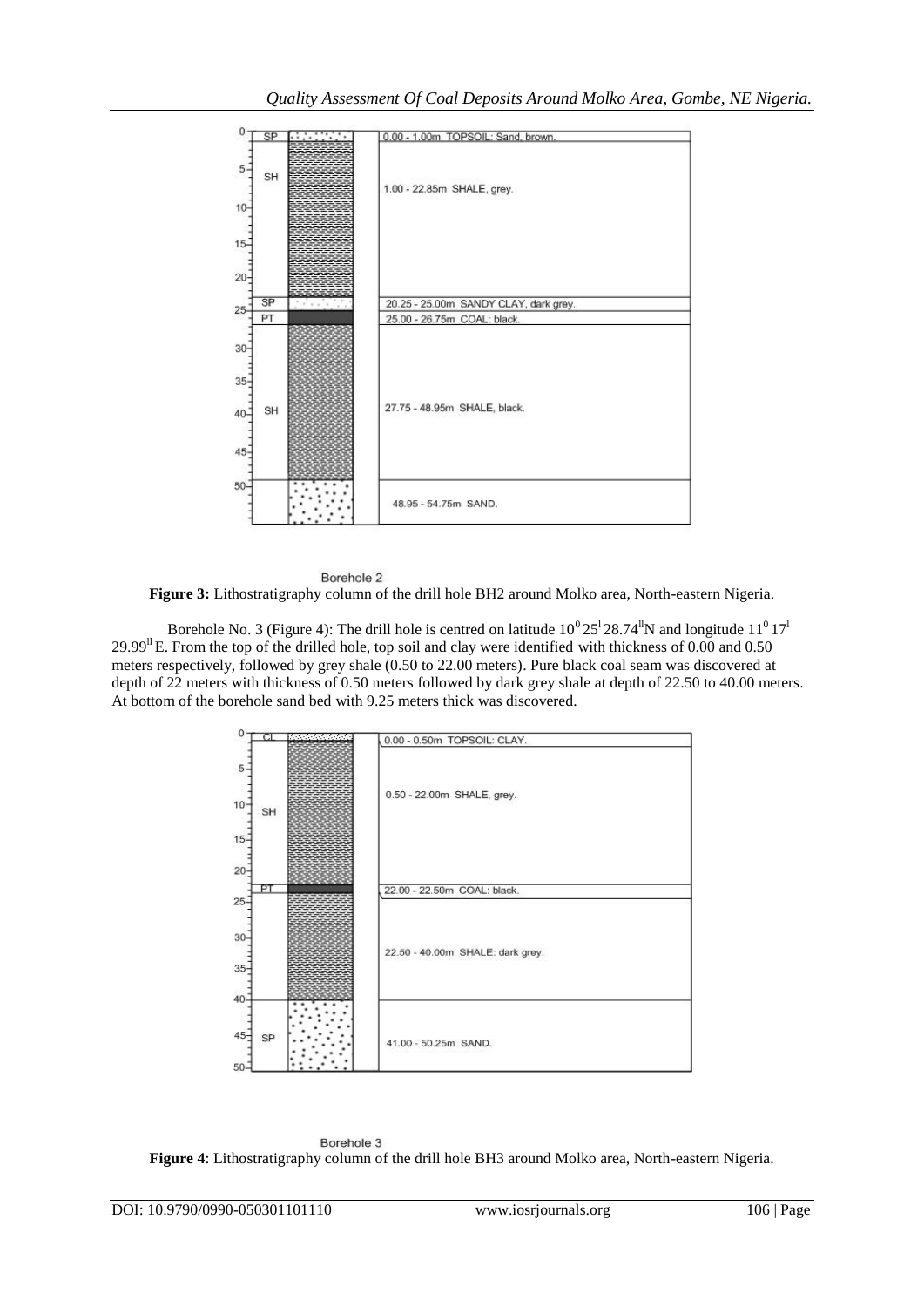## **4.2 Proximate Analysis**

Results of the geochemical analysis of proximate, ultimate, major and trace elements of coals are presented below. Results of the proximate analyses were used to establish the rank of coal and show the ratio of combustible to incombustible constituents. It gives the basis for selling and buying and evaluation for beneficiation or for other purposes of the coals (ASTM, 1989). The results of the proximate analyses of the Molko coals are shown in Table 1.

| <b>Boreholes</b>      |               |                | Borehole - 1   |                |                |       | Borehole - 2   | Borehole - 3   | Average |
|-----------------------|---------------|----------------|----------------|----------------|----------------|-------|----------------|----------------|---------|
| Items                 | Unit          | S <sub>1</sub> | S <sub>2</sub> | S <sub>3</sub> | S <sub>4</sub> | S1    | S <sub>2</sub> | S <sub>1</sub> |         |
| Depth                 | m             | 29             | 29.83          | 32             | 38             | 25.00 | 26.75          | 22             | 28.94   |
| Air Moisture          | $\%$          | 0.00           | 0.05           | 0.00           | 0.00           | 0.25  | 0.00           | 0.00           | 0.04    |
| Inherent              | $\frac{0}{0}$ | 4.07           | 5.10           | 4.80           | 3.70           | 1.66  | 4.88           | 5.11           | 4.18    |
| Moisture              |               |                |                |                |                |       |                |                |         |
| <b>Total Moisture</b> | $\%$          | 4.07           | 5.15           | 4.80           | 3.70           | 1.91  | 4.88           | 5.11           | 4.23    |
| Ash content           | $\%$          | 37.35          | 13.56          | 22.07          | 44.55          | 72.53 | 18.90          | 10.65          | 31.37   |
| Volatile matter       | $\%$          | 39.64          | 50.35          | 43.83          | 35.40          | 18.74 | 46.10          | 50.80          | 40.69   |
| <b>Fixed Carbon</b>   | $\%$          | 18.89          | 31.00          | 29.26          | 16.32          | 7.05  | 30.05          | 33.44          | 23.71   |
| Gross Calorific       | j/g           | 16821          | 24449          | 21961          | 14411          | 7101  | 22821          | 25471          | 19005   |
| value                 |               |                |                |                |                |       |                |                |         |

**Table 1**: Results of proximate Analyses of the Molko coal samples.

Coal ranking standard value (Raymond, 19), the Anthracite coals have 81.8% Fixed carbon, 7.7% Volatile matter, Moisture 4.0 %, Ash content 1.0%, Hydrogen 3.6%, Oxygen 2.5%, Nitrogen 1.4%, Sulphur 0.7%, and Heating value 36.2 MJ/Kg. The Bituminous coal: Fixed carbon 54.9%, Volatile matter 35.6%, Moisture content 5.3%, Ash 6.0%, Hydrogen 5.1%, Oxygen 10.1, Nitrogen 1.4%, Sulphur 0.6% and Heating value 36.1 MJ/Kg. Sub-bituminous coals: Fixed carbon 43.6%, Volatile matter 34.7%, Moisture 10.5%, Ash 10%, Hydrogen 5.6%, Oxygen 14.9%, Nitrogen 1.7%, Sulphur 0.4% and Heating value 31.8 MJ/Kg. Lignite coals: Fixed carbon 27.8%, Volatile matter 24.9%, Moisture 36.9%, Ash 13%, Hydrogen 4.3%, Oxygen 23%, Nitrogen 1.1%, Sulphur 0.4%, and Heating Value 26.7 MJ/Kg.

The total moisture percent of the analyzed Molko coals ranges from 1.66 - 5.11% while the average is 4.18% (Table 1) which indicates as lower rank, possibly the rank of sub-bituminous to lignit grade. For the application; the coal may be suitable for the blast furnace, especially in production of cement clinker due to its moisture content. When compared with Maiganga coals, its moisture average value is same. The Maiganga coal has the average moisture content of 4.18% (Usman, 2014). Moisture content is an significant parameter of coal since all coals are mined wet. Chemically and physically bound water can contribute to total moisture. Groundwater and other moisture is define as adventitious moisture and is readily evaporated. Moisture held within the coal itself is called as inherent moisture and is analysed quantitatively. The moisture content decreases with maturity and ranking of coal due to the decrease of porosity (Stach et al. 1982).

Volatile matter content in a coal known as gaseous products in coal (except for moisture vapor) which are liberated at high temperature in the absence of air. And is mixture of short and long chain hydrocarbons, some sulfur and aromatic hydrocarbons. Along with ranks, volatile matter is constantly used to assess the coke yield on carbonization and burning characteristics. The volatile matter content analysed in the studied Molko coals varies from 18.74 - 50.80% with an average of 40.69% (Table 1). It is fairly high in the investigated coals which indicate high volatile bituminous coal (Stach et al. 1982) and is considered near optimum value and this is an indication of the maturity of the coaland will likely have an appreciable coking characteristics. The average value is much higher than 31.11% as reported by Usman (2014), for the Maiganga coal located 70km South - West of Molko. Ash is the non-combustible residue remaining after burning the coal. Ash obtained differs from in composition from the inorganic constituents present in the original coal. The Molko coal contains a relatively high ash (31.37%) as compared to the low ash value required for prime coking coals. The ash in the Molko coal samples range from 10.65% to 72.53% with an average value of 31.37%. This average value is lower than 49.00% as published by Usman (2014) for the same Maiganaga coal. The lower the ash content of a coal, the better is its application as a source of fossil fuel especial in the steel industry (Wessiepe, 1992). Incineration causes an expulsion of all water, the loss of carbon dioxide from carbonates, the conversion of iron pyrites into ferric oxides and other chemical reactions (ASTM 1989). However, coking coal with ash content up to 20% are being used for smelting iron in some parts of the world (Afonja, 1974). It is advisable that the ash content of Molko coal be reduced considerably by washing.

The Fixed carbon in coal is solid residue (other than ash) which is obtained by destructive distillation (after volatile are driven off). It is made up principally of carbon, but may contain appreciable amounts of sulfur, hydrogen and oxygen (ASTM 1989). Fixed carbon differs from the ultimate carbon content of the coal because some carbon is lost in hydrocarbons with the volatiles. Fixed carbon is used as an estimate of the amount of coke that will be yielded from a coal sample. The result of the fixed carbon content carried out on coal samples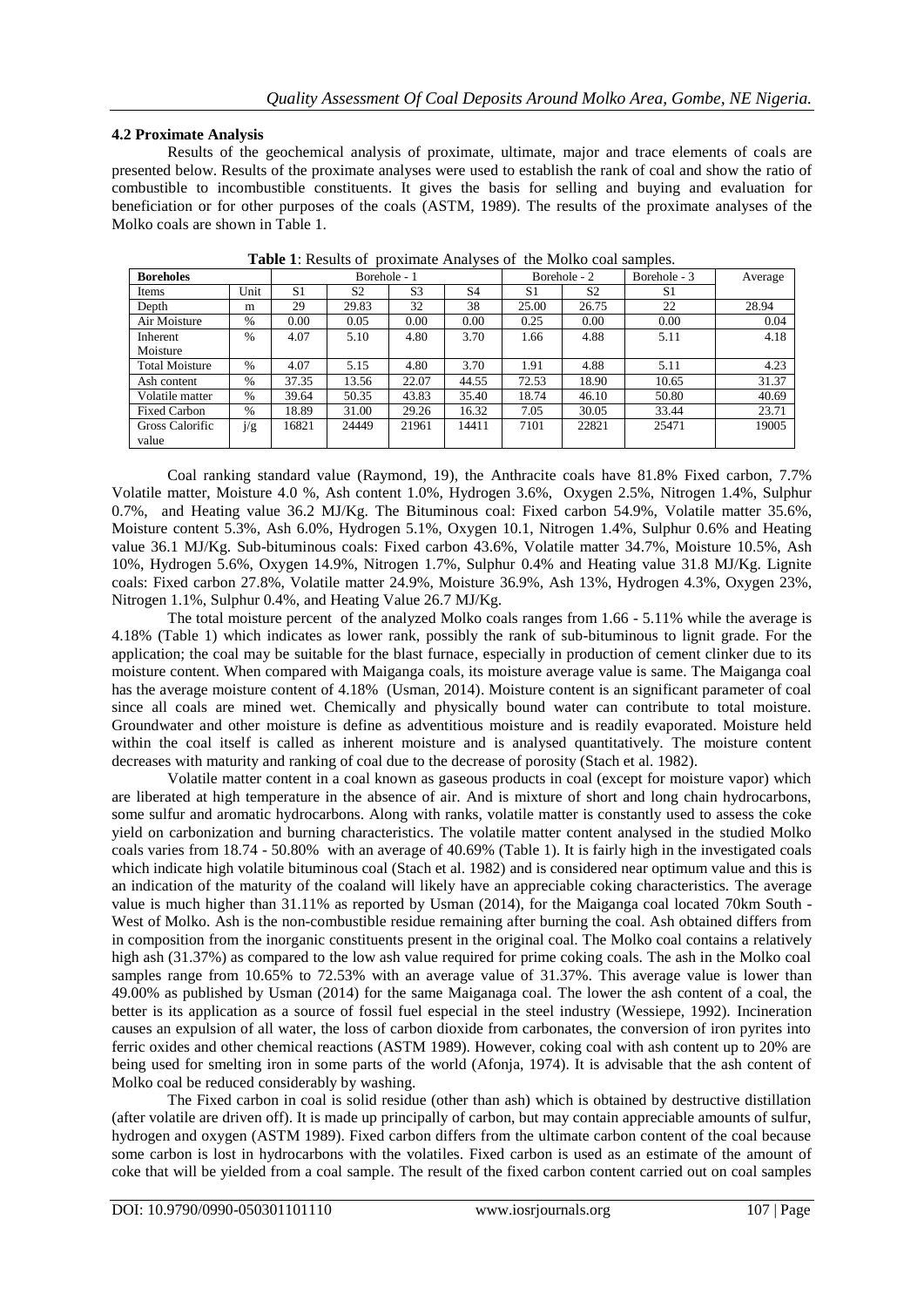show a range between 7.06% to 33.44% with an average value of 23.71%. This average value is much higher than 15.64% as reported by Usman et. al., (2014), for the Maiganga coal located 70km away from Molko coal field. The average carbon content of Molko coal was considered low. The coal at an advantage in terms of usage either as coking or non-coking coal since the environment will be less polluted as consequence of burning the coal. Caloric value in this research ranges from 14411j/g to 25471j/g with an average value of 19005j/g. However, the Maiganga's coal average value is greater than compared to Molko coal. Calorific value is the amount of heat per unit mass of coal when combusted. The combustion properties of the coal; The determination of the effects of combustion on coal influences the selection of coals for particular industrial uses. The Gross calorific for this research indicates that the coal is of lower grade coal.

## **4.2 Ultimate Analysis**

Ultimate Analysis, the results of analyzed parameter Hydrogen, Nitrogen, Sulphur and Oxygen are tabulated in Table 2. The results of each element are discussed below in detail. Oxygen content in the samples ranges between 20.16% to 78.36% with an average of 60.42%. This result average value is much higher than 37.86% and 21.36% for seam A and B respectively as analysed by Baba and Usman (2012) for the Maiganga coal. The increased content of Oxygen is characteristic of low rank coals, while the decreased concentration is typical of low rank coals. The increased oxygen is in accordance with greater contents of moisture and hydrated minerals or as a result of advanced coal weathering. While the loss of oxygen occurs in the later stages of metamorphic development of coal due to the well-known decrease in oxy-containing functional groups as carboxylates and increase in aromaticity (Stach et. al., 1982). The hydrogen content is found varying from 4.21% to 5.10% with an average value of 4.59%. This average value is much higher than 0.7 and 1.47 for seam A and B respectively as reported by Baba and Usman (2012). The increased content of hydrogen is normally more characteristic of low rank coals.

| $1.10$ . The state of the state of $1.1$ |      |              |                |                |       |              |       |              |         |
|------------------------------------------|------|--------------|----------------|----------------|-------|--------------|-------|--------------|---------|
| <b>Ultimate Analysis</b>                 |      | Borehole - 1 |                |                |       | Borehole - 2 |       | Borehole - 3 | Average |
| Items                                    | Unit | S1           | S <sub>2</sub> | S <sub>3</sub> | S4    | S1           | S2    | ر د          |         |
| Hydrogen                                 | %    | 4.59         | 4.30           | 4.35           | 4.21  | 4.65         | 4.92  | 5.10         | 4.59    |
| Sulphur                                  | %    | 0.36         | 0.40           | 0.41           | 0.28  | 0.10         | 0.34  | 0.39         | 0.32    |
| Nitrogen                                 | $\%$ | 0.33         | 0.70           | 0.98           | 0.99  | 0.1          | 0.86  | 0.78         | 0.80    |
| Oxygen                                   | $\%$ | 53.66        | 76.34          | 67.80          | 56.55 | 20.16        | 70.44 | 78.36        | 60.42   |

**Table 2:** Ultimate Analysis of Molko coal samples

The Nitrogen content in the coal samples of the study area ranges between 0.33% to 1.0% with an average value of 0.80%. This average value is slightly higher than seam A (0.77%) and lower than 1.28% for seam B as studied by Baba and Usman (2012) for the Maiganga coal deposit. The increased contents of nitrogen are normally more characteristic of high - rank coals, while the decreased values of this element are commonly more typical of lignites. The sulphur content in the coal samples ranges between 0.10% to 0.41% with an average value of 0.32%. Therefore, the Maiganga's coal average value of 0.50% and 0.72% (Baba and Usman, 2012) for seam A and seam B respectively are higher than compared to Molko coal deposit.

According to ASTM standards (1989, 1990), the total sulfur content obtained by this ultimate analysis is used to serve different interests such as: evaluation of coal quality in relation to contract specification, evaluation of coal preparation, evaluation of potential sulfur emissions from coal combustion or conversion processes, and other purposes of commercial or scientific interests. The high presence of sulfur in coal can cause acid rain which is very harmful for the environment and human being. The most commonly found forms are sulfate sulfur and pyritic sulfur along with minor presence of organic sulfur. The sulfur percentage in the studied Molko coal is very low and it is less than 1, and therefore points to a freshwater depositional environment.

# **4.3 Associations of Major and Minor Elements in the coals**

The major and minor elements are here described as those that are stable (Ca, Mg, Si, Al, Ti and Fe); partially vaporise (Na, K and Cr); easily vaporised (Zn) and fully vaporise (S, C, N and H) elements (Baba and Usman, 2012). The stable mineral elements (less volatile) such as Ca, Mg, Si, Al, Ti and Fe (Table 3) were analysed in ash coal samples of Molko. The result reveals that the stable volatile mineral element contents (Si, Al and Ca) in Molko coal are higher compared to Maiganga coal (Baba and Usman, 2012) while Fe, Mg and Ti content in Maiganga coal are slightly higher than Molko coal. For the partially vaporize elements (medium volatile) K and Cr contents are much lower in the molko coals compared to Maiganga coals while K content is higher in the Molko coal. Easy vaporize element (more volatile) Zn as reported in Table 3. The volatile element like Zn in Molko coal are lower compared to Maiganga coal which are in same region.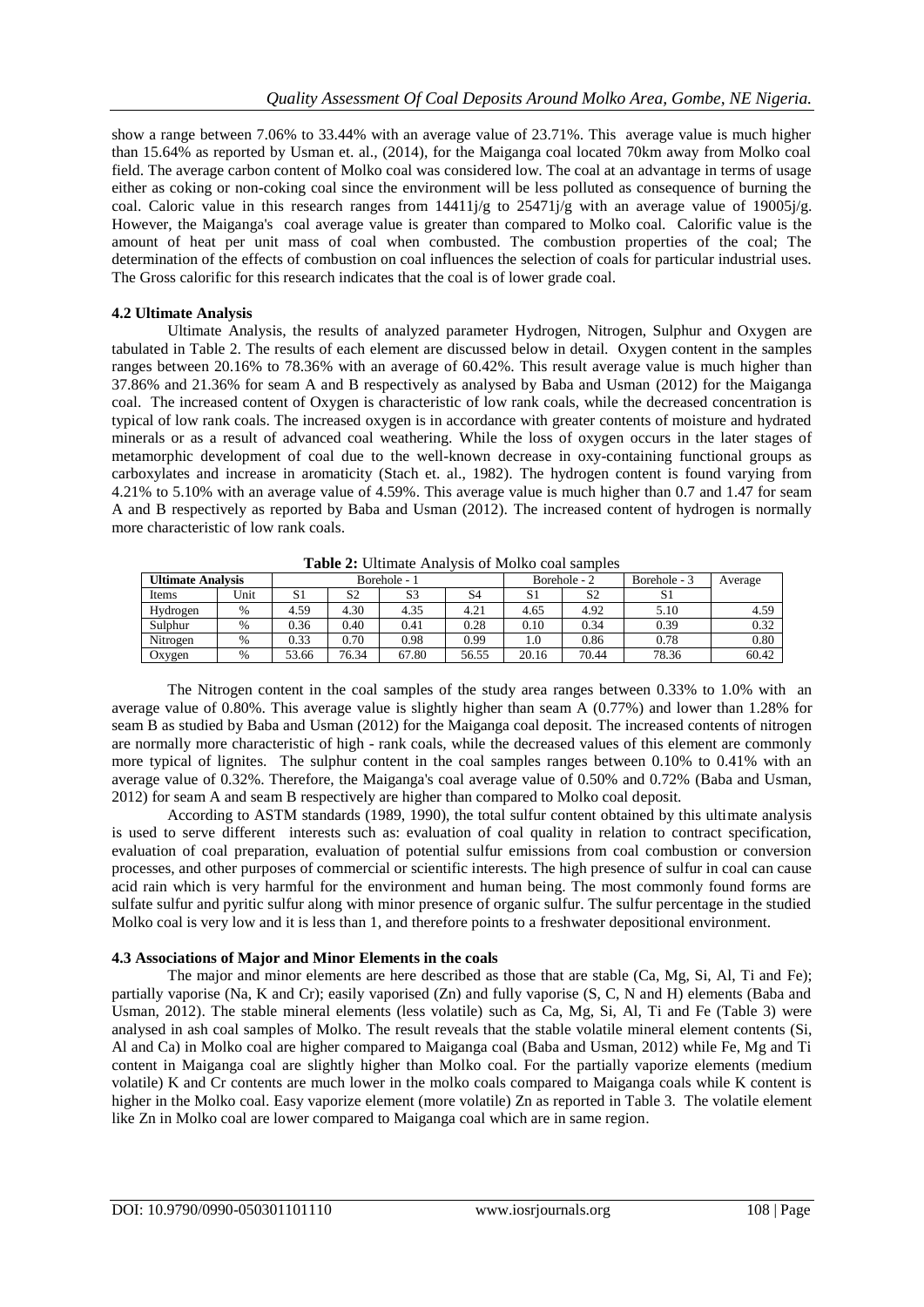| <b>Table 5:</b> Major and minor element compositions of Morko ash coal samples. |               |              |        |                |                |              |       |              |          |
|---------------------------------------------------------------------------------|---------------|--------------|--------|----------------|----------------|--------------|-------|--------------|----------|
| Ash Chemistry                                                                   |               | Borehole - 1 |        |                |                | Borehole - 2 |       | Borehole - 3 | Average  |
| Items                                                                           | Unit          | S1           | S2     | S <sub>3</sub> | S <sub>4</sub> | S1           | S2    | S1           |          |
| Ash content                                                                     | $\frac{6}{6}$ | 37.35        | 13.56  | 22.07          | 44.55          | 72.53        | 18.90 | 10.65        |          |
| SiO <sub>2</sub>                                                                | $\%$          | 64.29        | 52.85  | 58.40          | 60.32          | 83.64        | 66.75 | 55.09        | 63.04    |
| $Al_2O_3$                                                                       | $\frac{0}{0}$ | 22.90        | 19.49  | 23.95          | 28.91          | 9.25         | 13.49 | 16.00        | 19.14    |
| Fe <sub>2</sub> O <sub>3</sub>                                                  | $\%$          | 6.63         | 8.10   | 5.44           | 3.27           | 2.25         | 4.32  | 8.55         | 5.50     |
| CaO                                                                             | $\%$          | 1.70         | 9.50   | 5.30           | 2.17           | 0.54         | 6.40  | 8.60         | 4.88     |
| MgO                                                                             | $\%$          | 0.65         | 2.02   | 1.69           | 1.00           | 0.10         | 1.64  | 2.26         | 1.33     |
| SO <sub>3</sub>                                                                 | $\%$          | 1.06         | 5.59   | 3.20           | 1.30           | 0.19         | 4.16  | 7.21         | 3.24     |
| K <sub>2</sub> O                                                                | $\%$          | 1.07         | 0.41   | 0.75           | 0.92           | 2.20         | 0.55  | 0.41         | 0.90     |
| Na2O                                                                            | $\frac{0}{0}$ | 0.08         | 0.10   | 0.08           | 0.12           | 0.10         | 0.09  | 0.10         | 0.09     |
| TiO <sub>2</sub>                                                                | $\frac{0}{0}$ | 1.47         | 1.94   | 1.84           | 1.67           | 1.35         | 1.95  | 1.71         | 1.70     |
| $P_2O_5$                                                                        | $\%$          | 0.06         | 0.23   | 0.07           | 0.08           | 0.06         | 0.05  | 0.19         | 0.10     |
| $Mn_2O_3$                                                                       | $\frac{0}{0}$ | 0.30         | 0.40   | 0.07           | 0.03           | 0.07         | 0.23  | 0.16         | 0.18     |
| SrO                                                                             | $\%$          | 0.04         | 0.11   | 0.07           | 0.05           | 0.01         | 0.07  | 0.14         | 0.07     |
| $Cr_2O_3$                                                                       | $\frac{0}{0}$ | 0.02         | 0.01   | 0.01           | 0.02           | 0.01         | 0.00  | 0.01         | 0.011    |
| ZnO                                                                             | $\%$          | 0.01         | 0.00   | 0.01           | 0.02           | 0.01         | 0.01  | 0.11         | 0.02     |
| ZrO <sub>2</sub>                                                                | $\%$          | 0.03         | 0.04   | 0.03           | 0.00           | 0.11         | 0.12  | 0.01         | 0.04     |
| $V_2O_5$                                                                        | $\%$          | 0.00         | 0.00   | 0.00           | 0.00           | 0.00         | 0.00  | 0.00         | $\Omega$ |
| BaO                                                                             | $\%$          | 0.05         | .0.07  | 0.08           | 0.07           | 0.06         | 0.08  | 0.06         | 0.06     |
| Sum                                                                             |               | 100.36       | 100.79 | 100.99         | 99.95          | 99.95        | 99.91 | 100.61       |          |

| <b>Table 3:</b> Major and minor element compositions of Molko ash coal samples. |  |  |
|---------------------------------------------------------------------------------|--|--|
|                                                                                 |  |  |

Fully Vaporize elements (Combustible) S, C, N and H (Table 1 & 2). These elements have been treated earlier in Proximate and Ultimate analysis section (Section 4.1 and 4.2). The major elements in the Molko coal are dominated by  $SiO_2$ ,  $Al_2O_3$  and Fe<sub>2</sub>O<sub>3</sub> in the ash samples (Figure 4). The main carriers of these elements are quartz, clay minerals and pyrite (Zhao et. al., 2013). The coal of Molko have  $SiO_2$ ,  $Al_2O_3$  and  $Fe_2O_3$  ranging from 52.85wt% to 83.64wt% with an average value of 63.04wt% for Silica; 13.49wt% to 28.91wt% with the average of 19.14wt% and 2.25wt% to 8.55wt% with an average value of 5.50wt% for Fe<sub>2</sub>O<sub>3</sub> respectively as shown in Table 3.



**Figure 4**: Elemental ash composition of Molko coal field.

The concentrations of most minor element in the Molko coal are unremarkable, falling well within the range of U.S and world coals (Orem and Finklam, 2003). As expected, the concentrations of the most of the elements in the high grade coal are considerably higher than the Molko coal. The data do not indicate any potential for high quality coal. Minor elements are present in coal in either organic or inorganic forms, and probably most of them occur in both forms. The relationship between selected minor elements and ash yield are illustrated in figure 4. Many elements in most coals are derived from the detrital input to the precursor swamp and many chalcophile elements are associated with sulphide minerals that may have formed syngenetically or epigenetically (Finkelman, 1982).

# **V. Conclusions**

Based on the proximate analysis, the studied Molko coals of the Gongola basin th categorized by high volatile, low ash and sulfur contents. The heat value (GCV) is fairly high  $(14411j/g$  to  $25471j/g$ ). It seems that as a part of the clean coal technology (CCT), the studied Molko coal has the potential for coal liquefaction (coal to liquids: CTL) which is evidenced by the fairly high of fixed carbon and favourable amount of hydrogen. Nevertheless it requires additional study on CTL. The carbon content of the studied coal range from 7.06wt% to 33.44wt% with an average value of 23.71wt% which qualified the coal as lignite coals. The chemical analysis also indicates that the major oxides in these samples are  $SiO<sub>2</sub>$  and  $Al<sub>2</sub>O<sub>3</sub>$  indicating the prevalence of quartz and